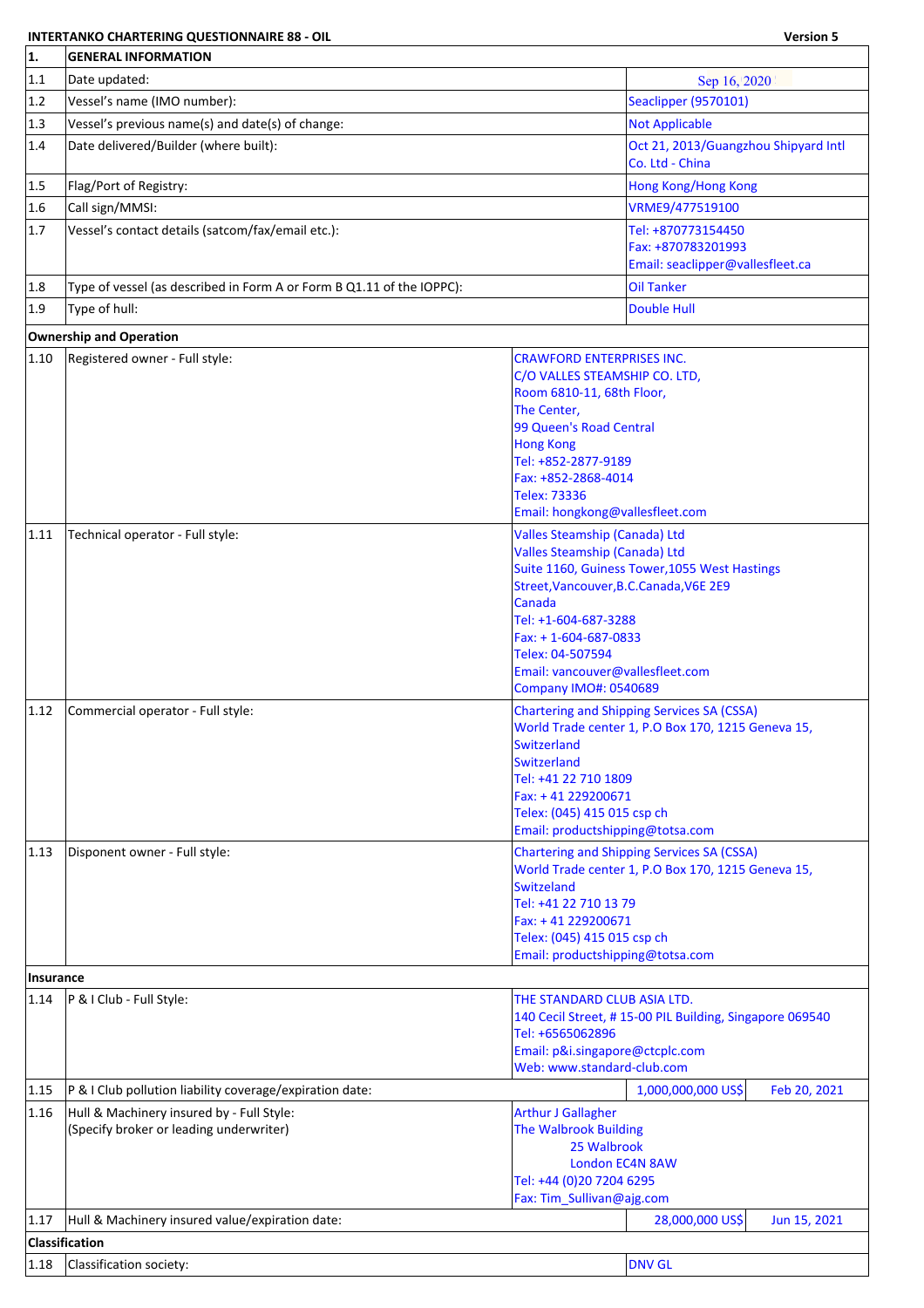| 1.19       | Class notation:                                                                                                                                |              |                      | 1A1 Tanker for Oil BIS CSR EO ESP SPM<br><b>TMON VCS(2)</b>                                                                                                                                                                                                    |                                                                                         |
|------------|------------------------------------------------------------------------------------------------------------------------------------------------|--------------|----------------------|----------------------------------------------------------------------------------------------------------------------------------------------------------------------------------------------------------------------------------------------------------------|-----------------------------------------------------------------------------------------|
| 1.20       | Is the vessel subject to any conditions of class, class extensions, outstanding memorandums or<br>class recommendations? If yes, give details: |              |                      | No                                                                                                                                                                                                                                                             |                                                                                         |
| 1.21       | If classification society changed, name of previous and date of change:                                                                        |              |                      | N/A, Not Applicable                                                                                                                                                                                                                                            |                                                                                         |
| 1.22       | Does the vessel have ice class? If yes, state what level:                                                                                      |              |                      | No,                                                                                                                                                                                                                                                            |                                                                                         |
| 1.23       | Date/place of last dry-dock:                                                                                                                   |              |                      | Sep 25, 2018/GDANSK, POLAND                                                                                                                                                                                                                                    |                                                                                         |
| 1.24       | Date next dry dock due/next annual survey due:                                                                                                 |              |                      | Oct 21, 2023                                                                                                                                                                                                                                                   | Oct 21, 2020                                                                            |
| 1.25       | Date of last special survey/next special survey due:                                                                                           |              |                      | Sep 25, 2018                                                                                                                                                                                                                                                   | Oct 21, 2023                                                                            |
| 1.26       | If ship has Condition Assessment Program (CAP), what is the latest overall rating:                                                             |              |                      | No,                                                                                                                                                                                                                                                            |                                                                                         |
| Dimensions |                                                                                                                                                |              |                      |                                                                                                                                                                                                                                                                |                                                                                         |
| 1.27       | Length overall (LOA):                                                                                                                          |              |                      |                                                                                                                                                                                                                                                                | <b>183.20 Metres</b>                                                                    |
| 1.28       | Length between perpendiculars (LBP):                                                                                                           |              |                      |                                                                                                                                                                                                                                                                | <b>176.97 Metres</b>                                                                    |
| 1.29       | Extreme breadth (Beam):                                                                                                                        |              |                      |                                                                                                                                                                                                                                                                | 32.20 Metres                                                                            |
| 1.30       | Moulded depth:                                                                                                                                 |              |                      |                                                                                                                                                                                                                                                                | 18.20 Metres                                                                            |
| 1.31       | Keel to masthead (KTM)/ Keel to masthead (KTM) in collapsed condition, if applicable:                                                          |              |                      | 47.63 Metres                                                                                                                                                                                                                                                   |                                                                                         |
| 1.32       | Distance bridge front to center of manifold:                                                                                                   |              |                      |                                                                                                                                                                                                                                                                | 57.07 Metres                                                                            |
| 1.33       | Bow to center manifold (BCM)/Stern to center manifold (SCM):                                                                                   |              |                      | 91.88 Metres                                                                                                                                                                                                                                                   | 91.32 Metres                                                                            |
| 1.34       | Parallel body distances                                                                                                                        |              | Lightship            | <b>Normal Ballast</b>                                                                                                                                                                                                                                          | Summer Dwt                                                                              |
|            | Forward to mid-point manifold:                                                                                                                 |              | 39.24 Metres         | 50.39 Metres                                                                                                                                                                                                                                                   | 50.39 Metres                                                                            |
|            | Aft to mid-point manifold:                                                                                                                     |              | 43.51 Metres         | 48.27 Metres                                                                                                                                                                                                                                                   | 62.76 Metres                                                                            |
|            | Parallel body length:                                                                                                                          |              | <b>82.751 Metres</b> | <b>98.567 Metres</b>                                                                                                                                                                                                                                           | <b>113.15 Metres</b>                                                                    |
| Tonnages   |                                                                                                                                                |              |                      |                                                                                                                                                                                                                                                                |                                                                                         |
| 1.35       | Net Tonnage:                                                                                                                                   |              |                      |                                                                                                                                                                                                                                                                | 14,058                                                                                  |
| 1.36       | Gross Tonnage/Reduced Gross Tonnage (if applicable):                                                                                           |              |                      | 30,302                                                                                                                                                                                                                                                         | 23,983                                                                                  |
| 1.37       | Suez Canal Tonnage - Gross (SCGT)/Net (SCNT):                                                                                                  |              |                      | 31,136                                                                                                                                                                                                                                                         | 26,924.78                                                                               |
| 1.38       | Panama Canal Net Tonnage (PCNT):                                                                                                               |              |                      |                                                                                                                                                                                                                                                                | 25,200                                                                                  |
|            | Loadline Information                                                                                                                           |              |                      |                                                                                                                                                                                                                                                                |                                                                                         |
| 1.39       | Loadline                                                                                                                                       | Freeboard    | Draft                | Deadweight                                                                                                                                                                                                                                                     | Displacement                                                                            |
|            | Summer:                                                                                                                                        | 5.89 Metres  | 12.32 Metres         | 48,554.20 Metric<br><b>Tonnes</b>                                                                                                                                                                                                                              | 60,623.80 Metric<br><b>Tonnes</b>                                                       |
|            | Winter:                                                                                                                                        | 6.15 Metres  | 12.06 Metres         | 47,134.50 Metric<br><b>Tonnes</b>                                                                                                                                                                                                                              | 59,204.10 Metric<br><b>Tonnes</b>                                                       |
|            | Tropical:                                                                                                                                      | 5.63 Metres  | 12.57 Metres         | 49,977.30 Metric<br><b>Tonnes</b>                                                                                                                                                                                                                              | 62,046.90 Metric<br><b>Tonnes</b>                                                       |
|            | Lightship:                                                                                                                                     | 15.27 Metres | 2.94 Metres          |                                                                                                                                                                                                                                                                | 12,069.60 Metric<br><b>Tonnes</b>                                                       |
|            | <b>Normal Ballast Condition:</b>                                                                                                               | 11.29 Metres | 6.92 Metres          | 19,681.20 Metric<br><b>Tonnes</b>                                                                                                                                                                                                                              | 31,750.80 Metric<br><b>Tonnes</b>                                                       |
|            | Segregated Ballast Condition:                                                                                                                  | 10.84 Metres | 7.37 Metres          | 22,212.60 Metric<br><b>Tonnes</b>                                                                                                                                                                                                                              | 34,282.20 Metric<br><b>Tonnes</b>                                                       |
| 1.40       | FWA/TPC at summer draft:                                                                                                                       |              |                      |                                                                                                                                                                                                                                                                | 274 Millimetres 55.28 Metric Tonnes                                                     |
| 1.41       | Does vessel have multiple SDWT? If yes, please provide all assigned loadlines:                                                                 |              |                      | Yes<br>48554 MT<br>41999 MT<br>39999 MT<br>34999 MT<br>29999 MT                                                                                                                                                                                                |                                                                                         |
| 1.42       | Constant (excluding fresh water):                                                                                                              |              |                      |                                                                                                                                                                                                                                                                | <b>74 Metric Tonnes</b>                                                                 |
| 1.43       | What is the company guidelines for Under Keel Clearance (UKC) for this vessel?                                                                 |              |                      | Ocean Passage: 50% of Deepest Static<br><b>Draft</b><br><b>Static Draft</b><br>Port Approaches, Buoyed channels near<br>port entrance: 10% of Deepest Static<br><b>Draft</b><br>Fairways inside ports / Whilst Alongside<br>beam or 0.30m whichever is greater | Coastal / Shallow Waters: 20% of Deepest<br>the Berth / Pilotage waters: 1.5% of vessel |
|            |                                                                                                                                                |              |                      | Whilst at SBM/CBM moorings: 20% of<br><b>Deepest Static Draft</b>                                                                                                                                                                                              |                                                                                         |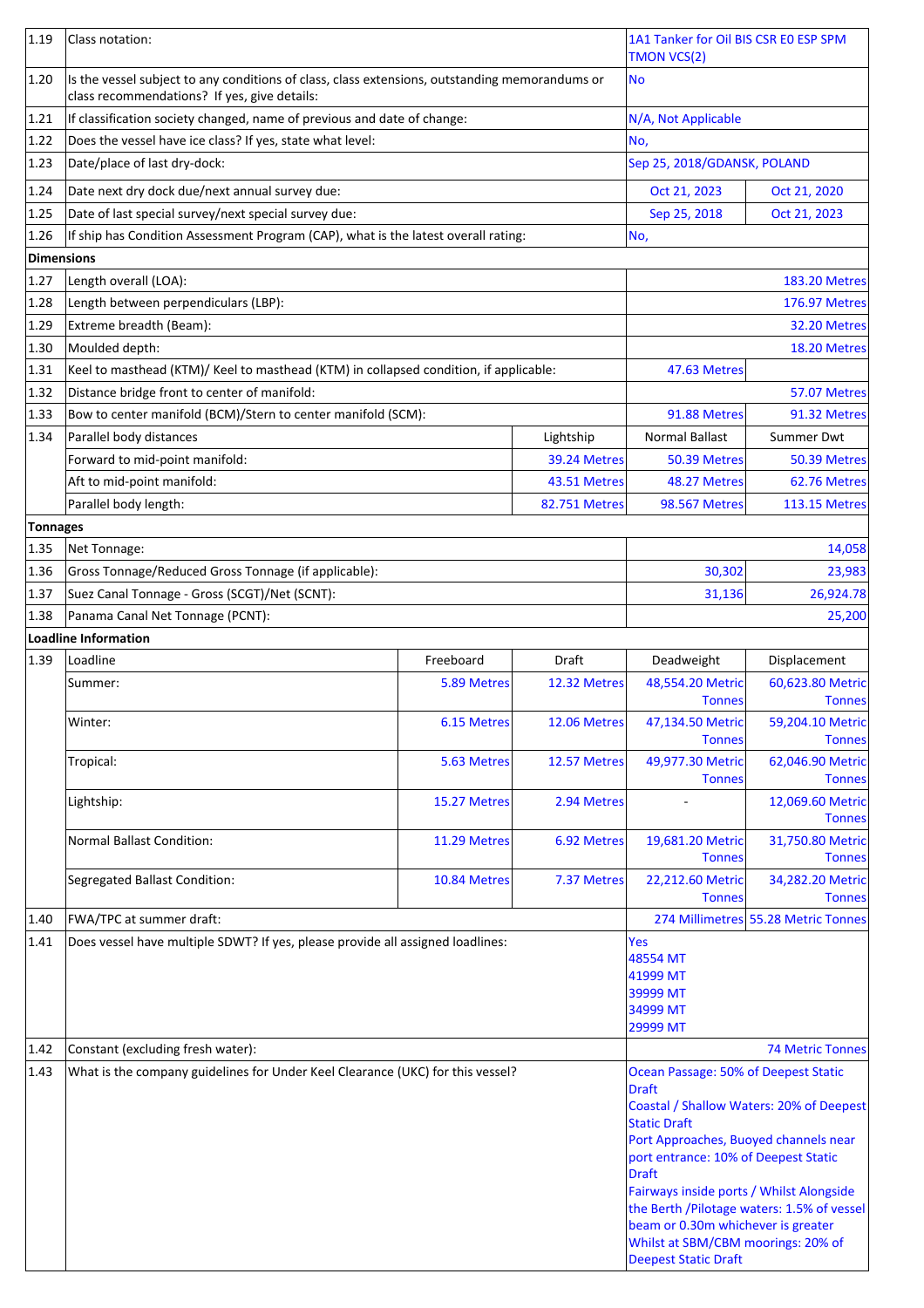|      |                                                            | At anchor - Unprotected waters - 20% of<br>Deepest Static Draft<br>At anchor - Protected waters - 10% of<br>Deepest Static Draft |                       |
|------|------------------------------------------------------------|----------------------------------------------------------------------------------------------------------------------------------|-----------------------|
| 1.44 | What is the max height of mast above waterline (air draft) | <b>Full Mast</b>                                                                                                                 | <b>Collapsed Mast</b> |
|      | Summer deadweight:                                         | 35.31 Metres                                                                                                                     | 0 Metres              |
|      | Normal ballast:                                            | 40.23 Metres                                                                                                                     | 0 Metres              |
|      | Lightship:                                                 | 44.69 Metres                                                                                                                     | 0 Metres              |

| 2.             | <b>CERTIFICATES</b>                                                                                                                   | <b>Issued</b>         | <b>Last Annual</b>    | <b>Last Intermediate</b> | <b>Expires</b>        |
|----------------|---------------------------------------------------------------------------------------------------------------------------------------|-----------------------|-----------------------|--------------------------|-----------------------|
| 2.1            | Safety Equipment Certificate (SEC):                                                                                                   | Oct 07, 2019          | Oct 07, 2019          |                          | Oct 21, 2023          |
| 2.2            | Safety Radio Certificate (SRC):                                                                                                       | Sep 25, 2018          | Oct 07, 2019          |                          | Oct 21, 2023          |
| 2.3            | Safety Construction Certificate (SCC):                                                                                                | Sep 25, 2018          | Oct 07, 2019          |                          | Oct 21, 2023          |
| 2.4            | International Loadline Certificate (ILC):                                                                                             | Sep 25, 2018          | Oct 07, 2019          |                          | Oct 21, 2023          |
| 2.5            | International Oil Pollution Prevention Certificate (IOPPC):                                                                           | Sep 25, 2018          | Oct 07, 2019          |                          | Oct 21, 2023          |
| 2.6            | International Ship Security Certificate (ISSC):                                                                                       | Dec 08, 2018          | <b>Not Applicable</b> | <b>Not Applicable</b>    | Feb 07, 2024          |
| 2.7            | Maritime Labour Certificate (MLC):                                                                                                    | Nov 15, 2018          | N/A                   | <b>Not Applicable</b>    | Oct 20, 2023          |
| 2.8            | ISM Safety Management Certificate (SMC):                                                                                              | Dec 08, 2018          | <b>Not Applicable</b> | <b>Not Applicable</b>    | Feb 07, 2024          |
| 2.9            | Document of Compliance (DOC):                                                                                                         | Mar 21, 2017          | Jul 03, 2020          |                          | Apr 22, 2022          |
| 2.10           | USCG Certificate of Compliance (USCGCOC):                                                                                             | Aug 09, 2018          | Aug 15, 2019          | <b>Not Applicable</b>    | Aug 09, 2020          |
| 2.11           | Civil Liability Convention (CLC) 1992 Certificate:                                                                                    | Dec 24, 2019          | N/A                   | N/A                      | Feb 20, 2021          |
| 2.12           | Civil Liability for Bunker Oil Pollution Damage Convention<br>(CLBC) Certificate:                                                     | Dec 24, 2019          | N/A                   | N/A                      | Feb 20, 2021          |
| $ 2.13\rangle$ | Liability for the Removal of Wrecks Certificate (WRC):                                                                                | Dec 25, 2019          | N/A                   | N/A                      | Feb 20, 2021          |
| 2.14           | U.S. Certificate of Financial Responsibility (COFR):                                                                                  | Sep 05, 2019          | N/A                   | N/A                      | Sep 05, 2022          |
| 2.15           | Certificate of Class (COC):                                                                                                           | Sep 25, 2018          | Oct 07, 2019          | <b>Not Applicable</b>    | Oct 21, 2023          |
| 2.16           | International Sewage Pollution Prevention Certificate<br>(ISPPC):                                                                     | Sep 25, 2018          | N/A                   | N/A                      | Oct 21, 2023          |
| 2.17           | Certificate of Fitness (COF):                                                                                                         | <b>Not Applicable</b> | <b>Not Applicable</b> | <b>Not Applicable</b>    | <b>Not Applicable</b> |
| 2.18           | International Energy Efficiency Certificate (IEEC):                                                                                   | Sep 25, 2018          | N/A                   | N/A                      | N/A                   |
| 2.19           | International Air Pollution Prevention Certificate (IAPPC):                                                                           | Sep 25, 2018          | Oct 07, 2019          | <b>Not Applicable</b>    | Oct 21, 2023          |
|                | Documentation                                                                                                                         |                       |                       |                          |                       |
| 2.20           | Owner warrant that vessel is member of ITOPF and will remain so for the entire duration of this<br>voyage/contract:                   |                       |                       | Yes                      |                       |
| 2.21           | Does vessel have in place a Drug and Alcohol Policy complying with OCIMF guidelines for Control<br>of Drugs and Alcohol Onboard Ship? |                       |                       | Yes                      |                       |
| 2.22           | Is the ITF Special Agreement on board (if applicable)?                                                                                |                       |                       | N/A                      |                       |
| 2.23           | ITF Blue Card expiry date (if applicable):                                                                                            |                       |                       |                          |                       |

| 3.  | <b>CREW</b>                                                       |                                                                                                                                                                                                                                                                |     |                                                                                                                                                                                                                                                             |
|-----|-------------------------------------------------------------------|----------------------------------------------------------------------------------------------------------------------------------------------------------------------------------------------------------------------------------------------------------------|-----|-------------------------------------------------------------------------------------------------------------------------------------------------------------------------------------------------------------------------------------------------------------|
| 3.1 | Nationality of Master:                                            |                                                                                                                                                                                                                                                                |     | Indian                                                                                                                                                                                                                                                      |
| 3.2 | Number and nationality of Officers:                               |                                                                                                                                                                                                                                                                | 10  | Indian                                                                                                                                                                                                                                                      |
| 3.3 | Number and nationality of Crew:                                   |                                                                                                                                                                                                                                                                | 16  | Indian                                                                                                                                                                                                                                                      |
| 3.4 | What is the common working language onboard:                      |                                                                                                                                                                                                                                                                |     | English                                                                                                                                                                                                                                                     |
| 3.5 | Do officers speak and understand English?                         |                                                                                                                                                                                                                                                                | Yes |                                                                                                                                                                                                                                                             |
| 3.6 | If Officers/ratings employed by a manning agency - Full<br>style: | Officers: OCS SERVICES (INDIA) PVT.<br>LTD.<br>407-411, OBEROI CHAMBERS II, 645-<br>646, NEW LINK ROAD, ANDHERI<br>(WEST), MUMBAI - 400053, INDIA.<br>Tel: +91-22-66409000<br>Fax: +91-22-26743300<br>Telex: 01183115NTBY.IN<br>Email: vallescrew@ocs.services |     | Ratings: OCS SERVICES (INDIA) PVT. LTD<br>407-411, OBEROI CHAMBERS II, 645-646,<br>NEW LINK ROAD, ANDHERI (WEST),<br>MUMBAI - 400053, INDIA.<br>Tel: +91-22-26744447/48<br>Fax: +91-22-26743300<br>Telex: 01183115NTBY.IN<br>Email: vallescrew@ocs.services |

| 4.            | <b>FOR USA CALLS</b>                                                                                                                          |                                                                                        |  |
|---------------|-----------------------------------------------------------------------------------------------------------------------------------------------|----------------------------------------------------------------------------------------|--|
| $ 4.1\rangle$ | Has the vessel Operator submitted a Vessel Spill Response Plan to the US Coast Guard which has  Yes<br>been approved by official USCG letter? |                                                                                        |  |
| 4.2           | Qualified individual (QI) - Full style:                                                                                                       | O'Briens Response Management<br>185 Princeton-Highstown Road, Bldg 3B West Windsor, NJ |  |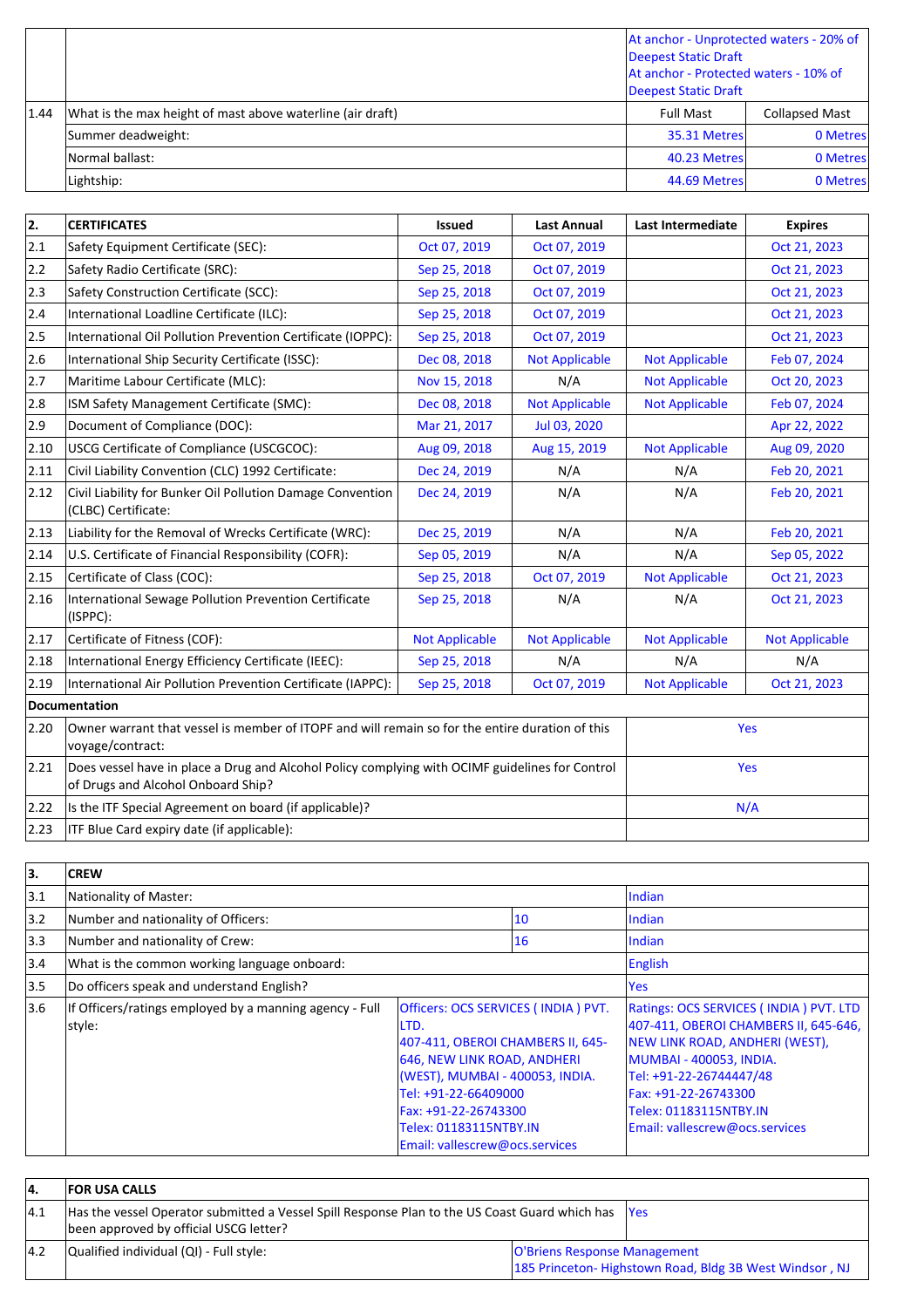|     |                                                               | <b>08550 USA</b><br>Tel: +1-985-781-0804<br>Fax: +1-985-781-0580<br>Email: commandcenter@obriensrm.com                                                               |
|-----|---------------------------------------------------------------|----------------------------------------------------------------------------------------------------------------------------------------------------------------------|
| 4.3 | Oil Spill Response Organization (OSRO) - Full style:          | <b>Marine Spill Response Corporation</b><br>455 Spring Park Place, Suite 200, Herndon, VA 20170<br>Tel: 1-732-417-0175<br>Fax: 1-732-417-0097<br>Email: mpa@mpaz.org |
| 4.4 | Salvage and Marine Firefighting Services (SMFF) - Full Style: | <b>T&amp;T SALVAGE, LLC</b><br>3110 Pasadena Freeway, Pasadena, TX 77503<br>Tel: +1 713 534 0700<br>Email: vesselresponse@ttsalvage.com<br>Web: www.ttsalvage.com    |

| 15.  | SAFETY/HELICOPTER                                                                                                                            |                                         |
|------|----------------------------------------------------------------------------------------------------------------------------------------------|-----------------------------------------|
| 15.1 | Its the vessel operated under a Quality Management System? If Yes, what type of system?<br>(ISO9001 or IMO Resolution A.741(18) as amended): | lYes<br><b>IMO Resolution A.741(18)</b> |
| 15.2 | Can the ship comply with the ICS Helicopter Guidelines?                                                                                      | <b>Yes</b>                              |
|      | $ 5.2.1 $ If Yes, state whether winching or landing area provided:                                                                           | <b>Winching</b>                         |
|      | $ 5.2.2 $ If Yes, what is the diameter of the circle provided:                                                                               | <b>15 Metres</b>                        |

| 66. | <b>COATING/ANODES</b> |            |                        |                |            |
|-----|-----------------------|------------|------------------------|----------------|------------|
| 6.1 | <b>Tank Coating</b>   | Coated     | Type                   | To What Extent | Anodes     |
|     | Cargo tanks:          | <b>Yes</b> | <b>IPHENOLIC EPOXY</b> | <b>IFull</b>   | No         |
|     | Ballast tanks:        | Yes        | <b>Epoxy</b>           | lFull          | <b>Yes</b> |
|     | Slop tanks:           | <b>Yes</b> | <b>Phenolic Epoxy</b>  | Whole Tank     | No         |

| 7.   | <b>BALLAST</b>    |     |                              |                          |                            |
|------|-------------------|-----|------------------------------|--------------------------|----------------------------|
| 17.1 | Pumps             | No. | Type                         | Capacity                 | At What Head<br>$(sg=1.0)$ |
|      | Ballast Pumps:    |     | <b>IMARFLEX MDPC-</b><br>400 | 1,000 Cu.<br>Metres/Hour | 25 Metres                  |
|      | Ballast Eductors: |     | Water driven                 | 150 Cu.<br>Metres/Hour   | 1.80 Metres                |

| 8.                 | <b>CARGO</b>                                                                                                               |                                                                                                                                                                                                                                                                                                           |                                |
|--------------------|----------------------------------------------------------------------------------------------------------------------------|-----------------------------------------------------------------------------------------------------------------------------------------------------------------------------------------------------------------------------------------------------------------------------------------------------------|--------------------------------|
|                    | Double Hull Vessels                                                                                                        |                                                                                                                                                                                                                                                                                                           |                                |
| 8.1                | Is vessel fitted with centerline bulkhead in all cargo tanks? If Yes, solid or perforated:                                 | Yes, Solid                                                                                                                                                                                                                                                                                                |                                |
|                    | <b>Cargo Tank Capacities</b>                                                                                               |                                                                                                                                                                                                                                                                                                           |                                |
| 8.2                | Number of cargo tanks and total cubic capacity (max% per company policy: 98%, 97%, 96% or<br>95%) excluding slops tanks:   | 12 cargo tanks<br>excluding slop tanks                                                                                                                                                                                                                                                                    | 51,187.42 Cu.<br><b>Metres</b> |
| 8.2.1              | Capacity (max% per company policy: 98%, 97%, 96% or 95%) of each natural segregation with<br>double valve (specify tanks): | Seg#1: 6910.201 m3 ((No 1 Wings))<br>Seg#2: 9746.149 m3 (( No 2 Wings))<br>Seg#3: 8650.884 m3 ((No 3 Wings))<br>Seg#4: 8630.679 m3 ((No 4 Wings))<br>Seg#5: 8639.775 m3 ((No 5 Wings))<br>Seg#6: 8609.731 m3 ((No 6 Wings))<br>Seg#7: 2331.738 m3 (Slop Port tank)<br>Seg#8: 2834.750 m3 (Slop Stbd Tank) |                                |
| 8.2.2              | IMO class (Oil/Chemical Ship Type 1, 2 or 3):                                                                              | N/A                                                                                                                                                                                                                                                                                                       |                                |
| 8.3                | Number of slop tanks and total cubic capacity (max% per company policy: 98%, 97%, 96% or<br> 95%):                         | $\overline{2}$                                                                                                                                                                                                                                                                                            | 5,166.488 Cu.<br><b>Metres</b> |
| 8.3.1              | Specify segregations which slops tanks belong to and their capacity with double valve:                                     | Slop tanks have individual cargo line.<br>Capacity of slops with double valve<br>segregation is 5166.488 m3                                                                                                                                                                                               |                                |
| 8.3.2              | Residual/retention oil tank(s) capacity (98%), if applicable:                                                              |                                                                                                                                                                                                                                                                                                           | 491.149 Cu. Metres             |
| <b>SBT Vessels</b> |                                                                                                                            |                                                                                                                                                                                                                                                                                                           |                                |
| 8.3.3              | What is total SBT capacity and percentage of SDWT vessel can maintain?                                                     | 21,059.60 Cu.<br><b>Metres</b>                                                                                                                                                                                                                                                                            | 43.40 %                        |
| 8.3.4              | Does vessel meet the requirements of MARPOL Annex I Reg 18.2:                                                              | Yes                                                                                                                                                                                                                                                                                                       |                                |
|                    | <b>Cargo Handling and Pumping Systems</b>                                                                                  |                                                                                                                                                                                                                                                                                                           |                                |
|                    |                                                                                                                            |                                                                                                                                                                                                                                                                                                           |                                |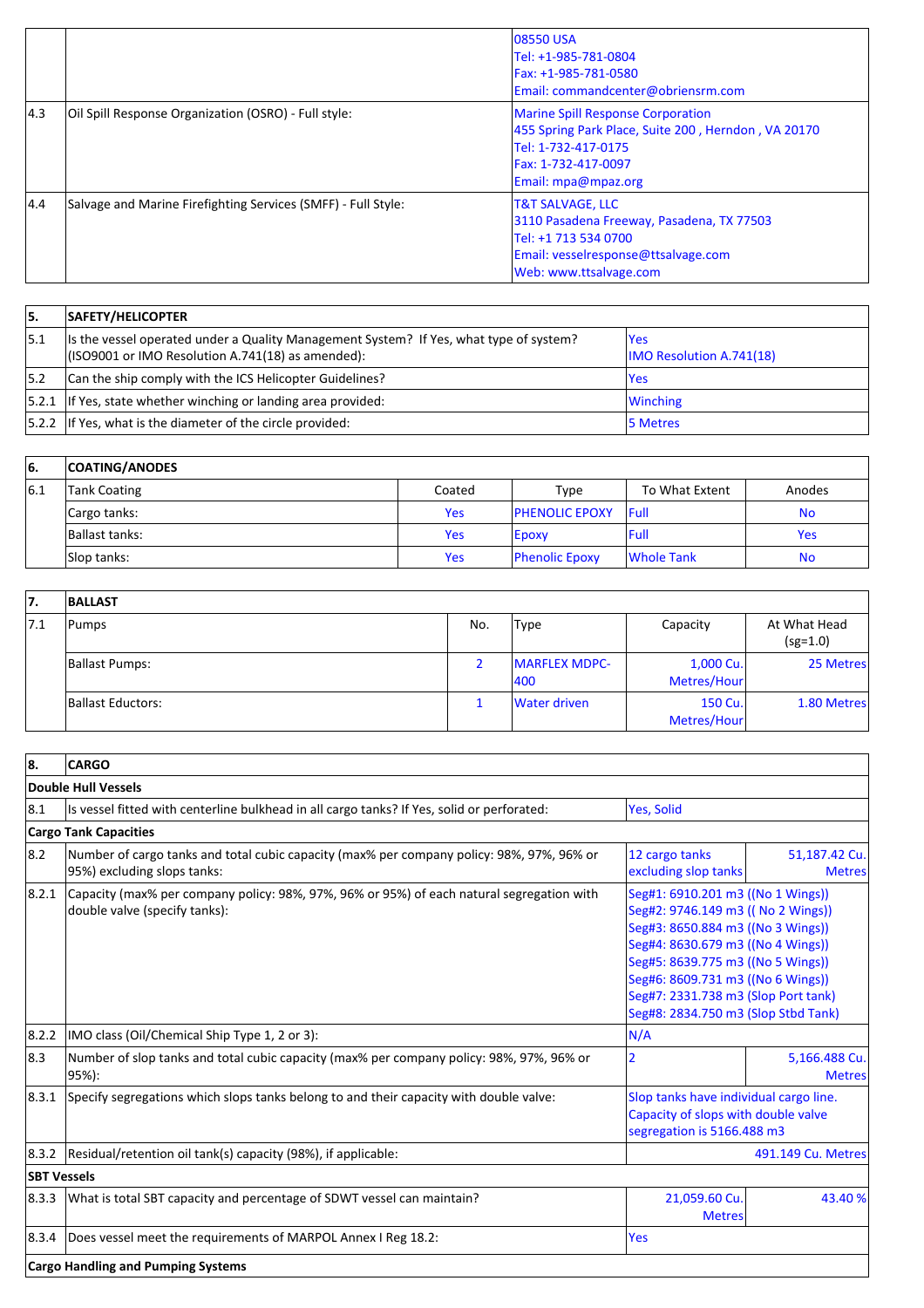| 8.4     | How many grades/products can vessel load/discharge with double valve segregation:                                                      |                                                                        |                                                                                                                                               | $\overline{7}$           |
|---------|----------------------------------------------------------------------------------------------------------------------------------------|------------------------------------------------------------------------|-----------------------------------------------------------------------------------------------------------------------------------------------|--------------------------|
| 8.5     | Are there any cargo tank filling restrictions?                                                                                         |                                                                        | <b>No</b>                                                                                                                                     |                          |
|         | If yes, specify number of slack tanks, max s.g., ullage restrictions etc.:                                                             |                                                                        | <b>Not Applicable</b>                                                                                                                         |                          |
| 8.6     | Max loading rate for homogenous cargo                                                                                                  |                                                                        | With VECS                                                                                                                                     | <b>Without VECS</b>      |
|         | Loaded per manifold connection:                                                                                                        |                                                                        |                                                                                                                                               | 2,483 Cu.<br>Metres/Hour |
|         | Loaded simultaneously through all manifolds:                                                                                           |                                                                        |                                                                                                                                               | 5,880 Cu.<br>Metres/Hour |
|         | <b>Cargo Control Room</b>                                                                                                              |                                                                        |                                                                                                                                               |                          |
| 8.7     | Is ship fitted with a Cargo Control Room (CCR)?                                                                                        |                                                                        |                                                                                                                                               | Yes                      |
| 8.8     | Can tank innage/ullage be read from the CCR?                                                                                           |                                                                        |                                                                                                                                               | Yes                      |
|         | <b>Gauging and Sampling</b>                                                                                                            |                                                                        |                                                                                                                                               |                          |
| 8.9     | Is gauging system certified and calibrated? If no, specify which ones are not calibrated:                                              |                                                                        | Yes,                                                                                                                                          |                          |
|         | What type of fixed closed tank gauging system is fitted:                                                                               |                                                                        | Rosemount Tank Radar gauging system                                                                                                           |                          |
|         | Are high level alarms fitted to the cargo tanks? If Yes, indicate whether to all tanks or partial:                                     |                                                                        | Yes, All                                                                                                                                      |                          |
| 8.9.1   | Can cargo be transferred under closed loading conditions in accordance with ISGOTT 11.1.6.6?                                           |                                                                        |                                                                                                                                               | Yes                      |
| 8.9.2   | Are cargo tanks fitted with multipoint gauging? If yes, specify type and locations:                                                    |                                                                        | Yes, Type: Hermatic UTI / Locations :<br><b>Middle and Aft</b>                                                                                |                          |
| 8.10    | Number of portable gauging units (example- MMC) on board:                                                                              |                                                                        |                                                                                                                                               | 4                        |
|         | <b>Vapor Emission Control System (VECS)</b>                                                                                            |                                                                        |                                                                                                                                               |                          |
| 8.11    | Is a vapour return system (VRS) fitted?                                                                                                |                                                                        | Yes                                                                                                                                           |                          |
| 8.12    | Number/size of VECS manifolds (per side):                                                                                              |                                                                        |                                                                                                                                               | 300 Millimetres          |
| 8.13    | Number/size/type of VECS reducers:                                                                                                     |                                                                        | 12"x16" - 2                                                                                                                                   |                          |
|         |                                                                                                                                        |                                                                        | $12"x12" - 4$<br>12"x10" - 1                                                                                                                  |                          |
|         |                                                                                                                                        |                                                                        | 12"x8" - 1                                                                                                                                    |                          |
|         |                                                                                                                                        |                                                                        | $12"x6" - 1$                                                                                                                                  |                          |
| Venting |                                                                                                                                        |                                                                        |                                                                                                                                               |                          |
| 8.14    | State what type of venting system is fitted:                                                                                           |                                                                        | Mast riser & PV Valves                                                                                                                        |                          |
|         | <b>Cargo Manifolds and Reducers</b>                                                                                                    |                                                                        |                                                                                                                                               |                          |
| 8.15    | Total number/size of cargo manifold connections on each side:                                                                          |                                                                        | 7/350 Millimetres                                                                                                                             |                          |
| 8.16    | What type of valves are fitted at manifold:                                                                                            |                                                                        | <b>Manual butterfly valve</b>                                                                                                                 |                          |
| 8.17    | What is the material/rating of the manifold:                                                                                           |                                                                        | <b>SUS 304/SUS 304</b>                                                                                                                        |                          |
|         | 8.17.1 Does vessel comply with the latest edition of the OCIMF 'Recommendations for Oil Tanker<br>Manifolds and Associated Equipment'? |                                                                        |                                                                                                                                               | Yes                      |
| 8.18    | Distance between cargo manifold centers:                                                                                               |                                                                        |                                                                                                                                               | 2,000 Millimetres        |
| 8.19    | Distance ships rail to manifold:                                                                                                       |                                                                        |                                                                                                                                               | 4,430 Millimetres        |
| 8.20    | Distance manifold to ships side:                                                                                                       |                                                                        |                                                                                                                                               | 4,600 Millimetres        |
| 8.21    | Top of rail to center of manifold:                                                                                                     |                                                                        |                                                                                                                                               | 800 Millimetres          |
| 8.22    | Distance main deck to center of manifold:                                                                                              |                                                                        |                                                                                                                                               | 2,100 Millimetres        |
| 8.23    | Spill tank grating to center of manifold:                                                                                              |                                                                        |                                                                                                                                               | 900 Millimetres          |
| 8.24    | Manifold height above the waterline in normal ballast/at SDWT condition:                                                               |                                                                        | 12.98 Metres                                                                                                                                  | 7.69 Metres              |
| 8.25    | Number/size/type of reducers:                                                                                                          |                                                                        | 12 x 350/400mm (14/16")<br>3 x 350/300mm (14/12")<br>3 x 350/250mm (14/10")<br>3 x 350/200mm (14/8")<br>2 x 250/400mm (10/16")<br><b>ANSI</b> |                          |
| 8.26    | Is vessel fitted with a stern manifold? If yes, state size:                                                                            |                                                                        | No,                                                                                                                                           |                          |
| Heating |                                                                                                                                        |                                                                        |                                                                                                                                               |                          |
| 8.27    | Cargo/slop tanks fitted with a cargo heating system?                                                                                   | Type                                                                   | Coiled                                                                                                                                        | Material                 |
|         | Cargo Tanks:                                                                                                                           | <b>Heat Exchangers</b><br>for 1~6wgs and<br><b>Steam coils in Slop</b> | <b>No</b>                                                                                                                                     | <b>SS</b>                |
|         | Slop Tanks:                                                                                                                            | <b>Heating Coils</b>                                                   | Yes                                                                                                                                           | <b>Stainless Steel</b>   |
| 8.28    | Maximum temperature cargo can be loaded/maintained:                                                                                    |                                                                        | 65.0 °C / 149.0 °F                                                                                                                            | 65 °C / 149 °F           |
|         | 8.28.1 Minimum temperature cargo can be loaded/maintained:                                                                             |                                                                        |                                                                                                                                               |                          |
|         | Inert Gas and Crude Oil Washing                                                                                                        |                                                                        |                                                                                                                                               |                          |
| 8.29    | Is an Inert Gas System (IGS) fitted/operational?                                                                                       |                                                                        |                                                                                                                                               | Yes/Yes                  |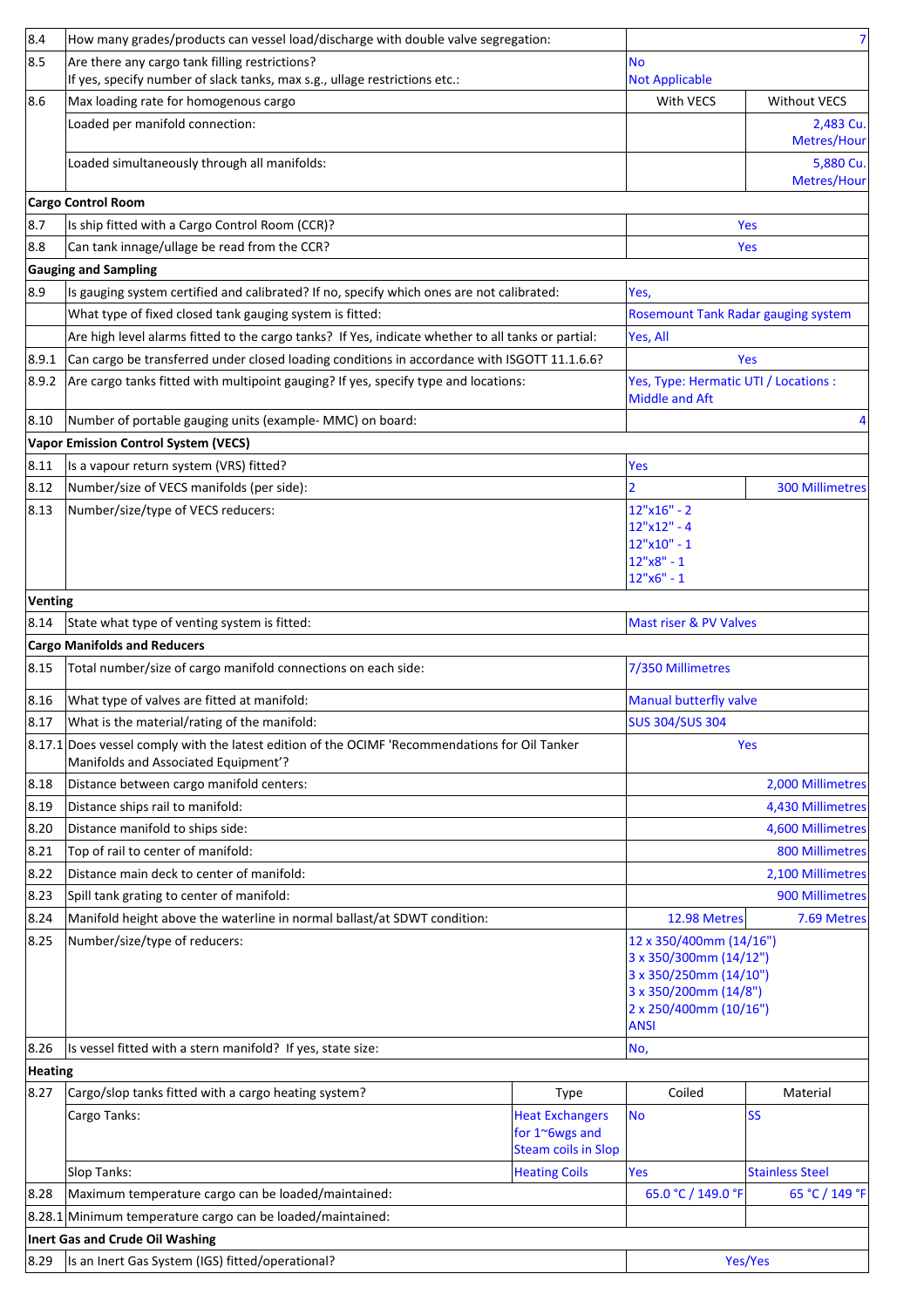|                | 8.29.1 Is a Crude Oil Washing (COW) installation fitted/operational?   |                         |                                                                                           | Yes/Yes                            |                                                                                                                                  |
|----------------|------------------------------------------------------------------------|-------------------------|-------------------------------------------------------------------------------------------|------------------------------------|----------------------------------------------------------------------------------------------------------------------------------|
| $ 8.30\rangle$ | Is IGS supplied by flue gas, inert gas (IG) generator and/or nitrogen: |                         |                                                                                           | <b>IG Generator</b>                |                                                                                                                                  |
|                | Cargo Pumps                                                            |                         |                                                                                           |                                    |                                                                                                                                  |
| 8.31           | How many cargo pumps can be run simultaneously at full capacity:       |                         |                                                                                           |                                    |                                                                                                                                  |
| $ 8.32\rangle$ | Pumps                                                                  | No.                     | Type                                                                                      | Capacity                           | At What Head<br>$(sg=1.0)$                                                                                                       |
|                | Cargo Pumps:                                                           | 12<br>2<br>$\mathbf{1}$ | <b>MARFLEX MDPC-</b><br>200<br><b>MARFLEX MDPD-</b><br>150<br><b>MARFLEX MDPD-</b><br>180 | 550 M3/HR<br>300 M3/HR<br>70 M3/HR | 120 Meters<br><b>120 Meters</b><br><b>120 Meters</b><br>120 Meters<br>120 Meters<br>120 Meters<br><b>120 Meters</b><br>60 Meters |
|                | Cargo Eductors:                                                        |                         | N/A                                                                                       |                                    |                                                                                                                                  |
|                | Stripping:                                                             |                         | N/A                                                                                       |                                    |                                                                                                                                  |
| 8.33           | Is at least one emergency portable cargo pump provided?                |                         |                                                                                           | Yes                                |                                                                                                                                  |
|                |                                                                        |                         |                                                                                           |                                    |                                                                                                                                  |

| 9.  | <b>MOORING</b>                                                                   |                |                                |                         |                                                |                                 |
|-----|----------------------------------------------------------------------------------|----------------|--------------------------------|-------------------------|------------------------------------------------|---------------------------------|
| 9.1 | Wires (on drums)                                                                 | No.            | Diameter                       | Material                | Length                                         | <b>Breaking Strength</b>        |
|     | Forecastle:                                                                      |                |                                | <b>Not Applicable</b>   |                                                |                                 |
|     | Main deck fwd:                                                                   |                |                                | <b>Not Applicable</b>   |                                                |                                 |
|     | Main deck aft:                                                                   |                |                                | <b>Not Applicable</b>   |                                                |                                 |
|     | Poop deck:                                                                       |                |                                | <b>Not Applicable</b>   |                                                |                                 |
| 9.2 | Wire tails                                                                       | No.            | <b>Diameter</b>                | Material                | Length                                         | <b>Breaking Strength</b>        |
|     | Forecastle:                                                                      |                |                                | <b>Not Applicable</b>   |                                                |                                 |
|     | Main deck fwd:                                                                   |                |                                | <b>Not Applicable</b>   |                                                |                                 |
|     | Main deck aft:                                                                   |                |                                | <b>Not Applicable</b>   |                                                |                                 |
|     | Poop deck:                                                                       |                |                                | <b>Not Applicable</b>   |                                                |                                 |
| 9.3 | Ropes (on drums)                                                                 | No.            | Diameter                       | Material                | Length                                         | <b>Breaking Strength</b>        |
|     | Forecastle:                                                                      | 4              | 48 Millimetres EUROFLEX        |                         |                                                | 220 Metres 59.40 Metric Tonnes  |
|     | Main deck fwd:                                                                   | $\overline{2}$ | <b>48 Millimetres EUROFLEX</b> |                         |                                                | 220 Metres 59.40 Metric Tonnes  |
|     | Main deck aft:                                                                   | $\overline{2}$ | 48 Millimetres EUROFLEX        |                         |                                                | 220 Metres 59.40 Metric Tonnes  |
|     | Poop deck:                                                                       | 4              | 48 Millimetres EUROFLEX        |                         |                                                | 220 Metres 59.40 Metric Tonnes  |
| 9.4 | <b>Other lines</b>                                                               | No.            | Diameter                       | Material                | Length                                         | <b>Breaking Strength</b>        |
|     | Forecastle:                                                                      | 6              | 48 Millimetres EUROFLEX        |                         |                                                | 220 Metres 59.40 Metric Tonnes  |
|     | Main deck fwd:                                                                   |                |                                | <b>Not Applicable</b>   |                                                |                                 |
|     | Main deck aft:                                                                   |                |                                |                         |                                                |                                 |
|     | Poop deck:                                                                       | 4              | 48 Millimetres EUROFLEX        |                         |                                                | 220 Metres 59.40 Metric Tonnes  |
| 9.5 | Winches                                                                          | No.            | No. Drums                      | <b>Motive Power</b>     | <b>Brake Capacity</b>                          | Type of Brake                   |
|     | Forecastle:                                                                      | $\overline{2}$ | <b>Dbl</b>                     | <b>Hydraulic</b>        | <b>Tonnes</b>                                  | 52.50 Metric Spindle brake band |
|     | Main deck fwd:                                                                   | $\mathbf{1}$   | <b>Dbl</b>                     | <b>Hydraulic</b>        | Tonnes BAND                                    | 52.50 Metric SPINDLE BRAKE      |
|     | Main deck aft:                                                                   | $\mathbf{1}$   | <b>Dbl</b>                     | <b>Hydraulic</b>        | <b>Tonnes BAND</b>                             | 52.50 Metric SPINDLE BRAKE      |
|     | Poop deck:                                                                       | $\overline{2}$ | <b>Dbl</b>                     | <b>Hydraulic</b>        | Tonnes BAND                                    | 52.50 Metric SPINDLE BRAKE      |
| 9.6 | Bitts, closed chocks/fairleads                                                   |                | No. Bitts                      | <b>SWL Bitts</b>        | No. Closed Chocks                              | <b>SWL Closed Chocks</b>        |
|     | Forecastle:                                                                      |                | 5                              | <b>64 Metric Tonnes</b> | 8                                              | <b>53 Metric Tonnes</b>         |
|     | Main deck fwd:                                                                   |                | 3                              | <b>64 Metric Tonnes</b> | 4                                              | 53 Metric Tonnes                |
|     | Main deck aft:                                                                   |                | 3                              | <b>64 Metric Tonnes</b> | 4                                              | <b>53 Metric Tonnes</b>         |
|     | Poop deck:                                                                       |                | 8                              | <b>64 Metric Tonnes</b> | $6\phantom{1}6$                                | <b>53 Metric Tonnes</b>         |
|     | Anchors/Emergency Towing System                                                  |                |                                |                         |                                                |                                 |
| 9.7 | Number of shackles on port/starboard cable:                                      |                |                                |                         |                                                | 12/12                           |
| 9.8 | Type/SWL of Emergency Towing system forward:                                     |                |                                |                         | <b>PAWL TYPE CHAIN</b><br><b>CABLE STOPPER</b> | <b>204 Metric Tonnes</b>        |
| 9.9 | Type/SWL of Emergency Towing system aft:                                         |                |                                |                         | <b>STORAGE DRUM</b>                            | <b>204 Metric Tonnes</b>        |
|     | $9.10.1$ What is size of closed chock and/or fairleads of enclosed type on stern |                |                                |                         |                                                | W1810 x D600 x H900             |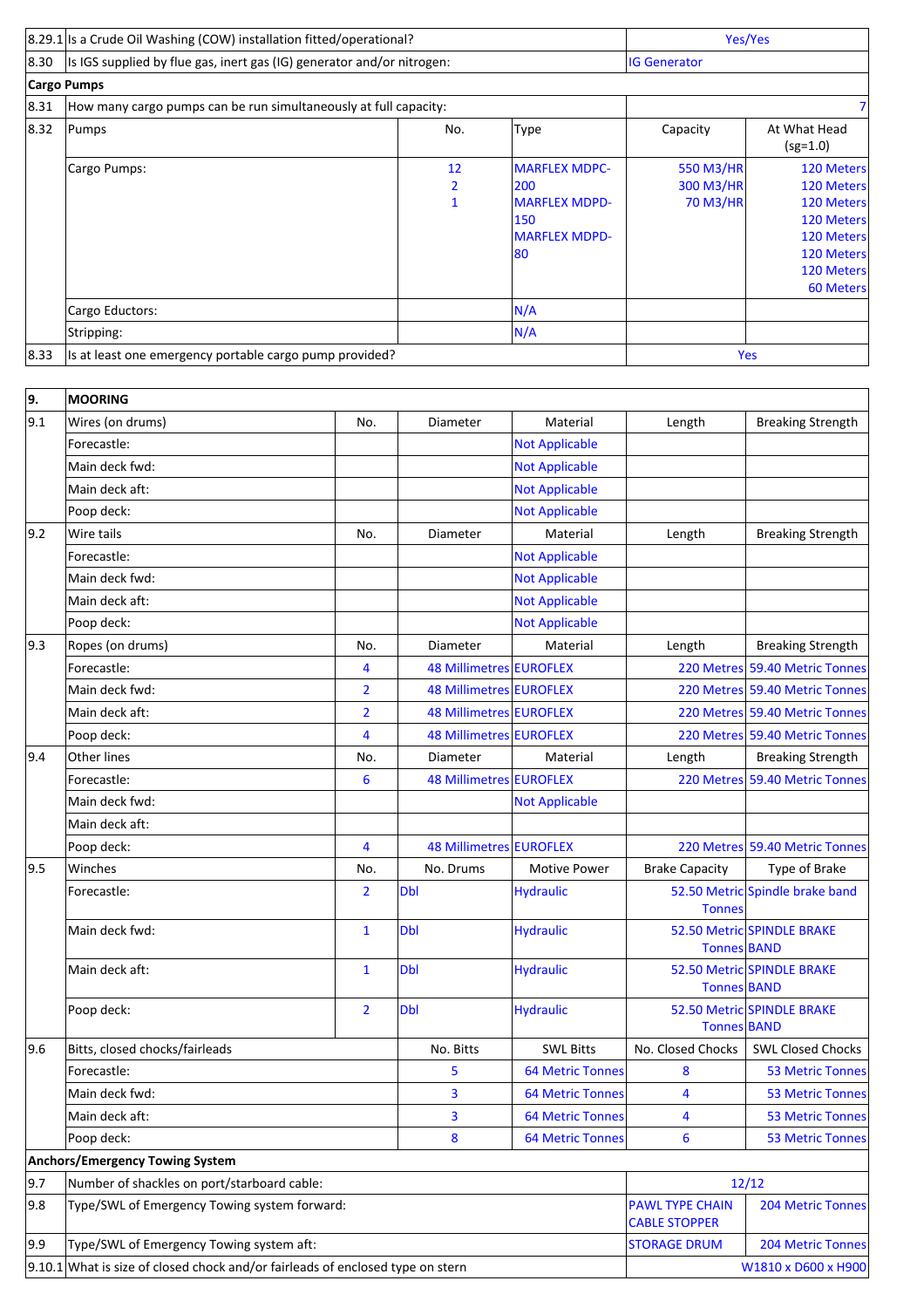| <b>Escort Tug</b> |                                                                                                                                                                                                     |                                     |                          |
|-------------------|-----------------------------------------------------------------------------------------------------------------------------------------------------------------------------------------------------|-------------------------------------|--------------------------|
|                   | 9.10.2 What is SWL of closed chock and/or fairleads of enclosed type on stern:                                                                                                                      |                                     | <b>204 Metric Tonnes</b> |
| 9.11              | What is SWL of bollard on poop deck suitable for escort tug:                                                                                                                                        |                                     | <b>200 Metric Tonnes</b> |
|                   | Lifting Equipment/Gangway                                                                                                                                                                           |                                     |                          |
| $ 9.12\rangle$    | Derrick/Crane description (Number, SWL and location):                                                                                                                                               | Cranes: 1 x 10 Tonnes<br>Center     |                          |
| 9.13              | Accommodation ladder direction:                                                                                                                                                                     | Aft                                 |                          |
|                   | Does vessel have a portable gangway? If yes, state length:                                                                                                                                          |                                     | Yes, 20 Metres           |
|                   | <b>Single Point Mooring (SPM) Equipment</b>                                                                                                                                                         |                                     |                          |
| 9.14              | Does the vessel meet the recommendations in the latest edition of OCIMF 'Recommendations for<br>Equipment Employed in the Bow Mooring of Conventional Tankers at Single Point Moorings<br>$(SPM)$ ? |                                     | <b>Yes</b>               |
| 9.15              | If fitted, how many chain stoppers:                                                                                                                                                                 |                                     |                          |
| 9.16              | State type/SWL of chain stopper(s):                                                                                                                                                                 | <b>TONGUE</b>                       | 204 Metric Tonnes        |
| 9.17              | What is the maximum size chain diameter the bow stopper(s) can handle:                                                                                                                              |                                     | <b>76 Millimetres</b>    |
| 9.18              | Distance between the bow fairlead and chain stopper/bracket:                                                                                                                                        |                                     | 2.90 Metres              |
| 9.19              | Is bow chock and/or fairlead of enclosed type of OCIMF recommended size<br>(600mm x 450mm)? If not, give details of size:                                                                           | <b>Yes</b><br><b>Not Applicable</b> |                          |

| 10.              | <b>PROPULSION</b>                                               |                                                                            |                      |                                                      |  |
|------------------|-----------------------------------------------------------------|----------------------------------------------------------------------------|----------------------|------------------------------------------------------|--|
| 10.1             | Speed                                                           |                                                                            | Maximum              | Economical                                           |  |
|                  | <b>Ballast speed:</b>                                           |                                                                            | 14.25 Knots (WSNP)   | 10 Knots (WSNP)                                      |  |
|                  | Laden speed:                                                    | 14 Knots (WSNP)                                                            | 10 Knots (WSNP)      |                                                      |  |
| 10.2             | What type of fuel is used for main propulsion/generating plant: |                                                                            | <b>VLSFO / LSMGO</b> | <b>VLSFO / LSMGO</b>                                 |  |
| 10.3             | Type/Capacity of bunker tanks:                                  | Fuel Oil: 1,505.09 Cu. Metres<br>Diesel Oil:<br>Gas Oil: 709.70 Cu. Metres |                      |                                                      |  |
| 10.4             | Is vessel fitted with fixed or controllable pitch propeller(s): |                                                                            |                      |                                                      |  |
| 10.5             | Engines                                                         | <b>No</b>                                                                  | Capacity             | Make/Type                                            |  |
|                  | Main engine:                                                    | $\mathbf{1}$                                                               |                      | 9,480 Kilowatt MAN B&W - Model<br>6S50MC-C<br>Mark 7 |  |
|                  | Aux engine:                                                     | 3                                                                          |                      | 960 Kilowatt MAN B&W - Model<br>6L23/30H             |  |
|                  | Power packs:                                                    | $\mathbf{0}$                                                               |                      |                                                      |  |
|                  | <b>Boilers:</b>                                                 | $\mathbf{1}$                                                               | <b>Tonnes/Hour</b>   | 25 Metric AAlborg Misson OL<br><b>Type</b>           |  |
|                  | <b>Bow/Stern Thruster</b>                                       |                                                                            |                      |                                                      |  |
| 10.6             | What is brake horse power of bow thruster (if fitted):          |                                                                            | No,                  |                                                      |  |
| 10.7             | What is brake horse power of stern thruster (if fitted):        |                                                                            | No,                  |                                                      |  |
| <b>Emissions</b> |                                                                 |                                                                            |                      |                                                      |  |
| 10.8             | Main engine IMO NOx emission standard:                          | <b>Tier II</b>                                                             |                      |                                                      |  |
| 10.9             | Energy Efficiency Design Index (EEDI) rating number:            | <b>NA</b>                                                                  |                      |                                                      |  |

| 11.  | <b>SHIP TO SHIP TRANSFER</b>                                                                                                                          |                               |
|------|-------------------------------------------------------------------------------------------------------------------------------------------------------|-------------------------------|
| 11.1 | Does vessel comply with recommendations contained in OCIMF/ICS Ship To Ship Transfer Guide<br>(Petroleum, Chemicals or Liquified Gas, as applicable)? | Yes                           |
| 11.2 | What is maximum outreach of cranes/derricks outboard of the ship's side:                                                                              | 5.90 Metres                   |
| 11.3 | Date/place of last STS operation:                                                                                                                     | 10th July 2020, Offshore Lome |

| 12.  | <b>RECENT OPERATIONAL HISTORY</b>                                                                                                                                     |                                                                                                                                                                                              |
|------|-----------------------------------------------------------------------------------------------------------------------------------------------------------------------|----------------------------------------------------------------------------------------------------------------------------------------------------------------------------------------------|
| 12.1 | Last three cargoes/charterers/voyages (Last/2nd Last/3rd Last):                                                                                                       | Last-Unleaded Gasoline 95/TOTSA/<br><b>Brofjorden ~ New York</b><br>2nd Last- Gasoline/TOTSA/Antwerp~<br>lLome~ Luanda.<br>3rd Last-Reformate, Alkylate, LCCS/<br>TOTSA/ Antwerp~ Amsterdam. |
| 12.2 | Has vessel been involved in a pollution, grounding, serious casualty, unscheduled repair or<br>collision incident during the past 12 months? If yes, provide details: | Pollution: No.<br>Grounding: No.<br>Casualty: No.                                                                                                                                            |